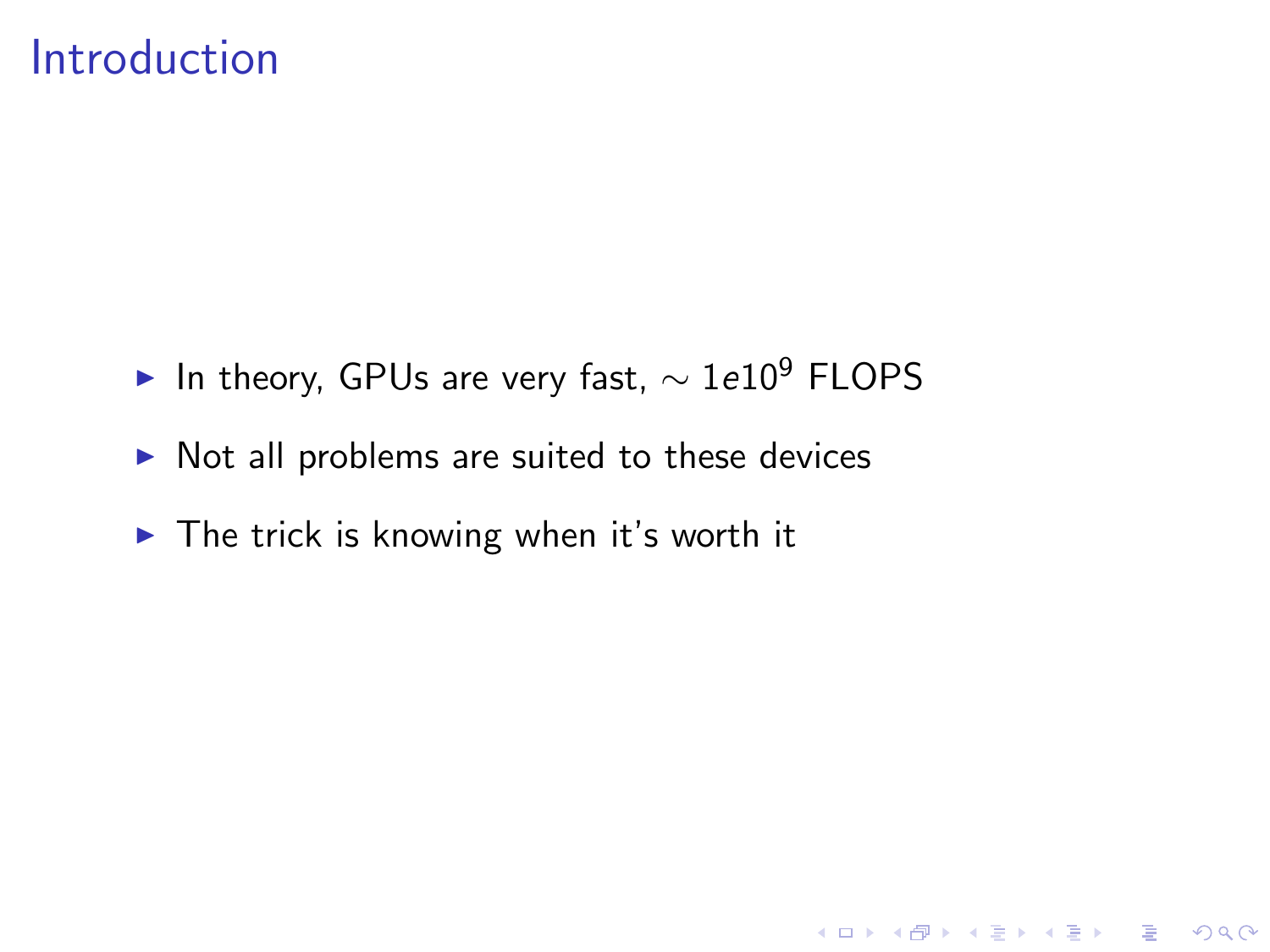#### **Architecture**

- $\triangleright$  One GPU typically consists of hundreds of cores
- $\blacktriangleright$  Each core executes one thread, cores are dynamically clustered into blocks
- $\triangleright$  User writes a function (called a **kernel**) that executes concurrently on many cores
- ► Device usually has  $\sim$  1 2 GB of global memory
- $\triangleright$  Blocks have fast shared memory banks, cores have registers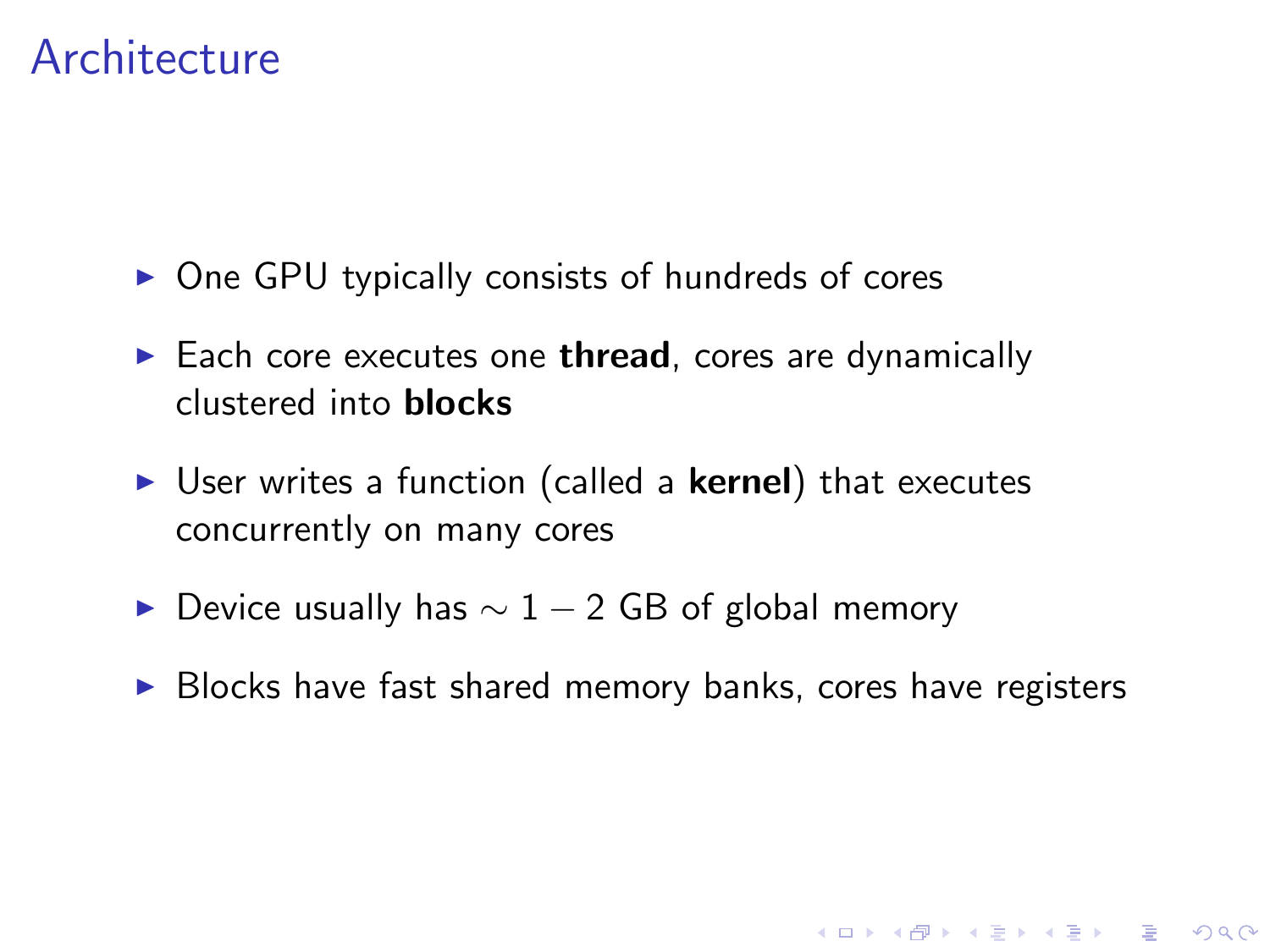# GPU Diagram



K □ ▶ K @ ▶ K 할 X K 할 X T 할 X 1 9 Q Q \*

Image source: The Portland Group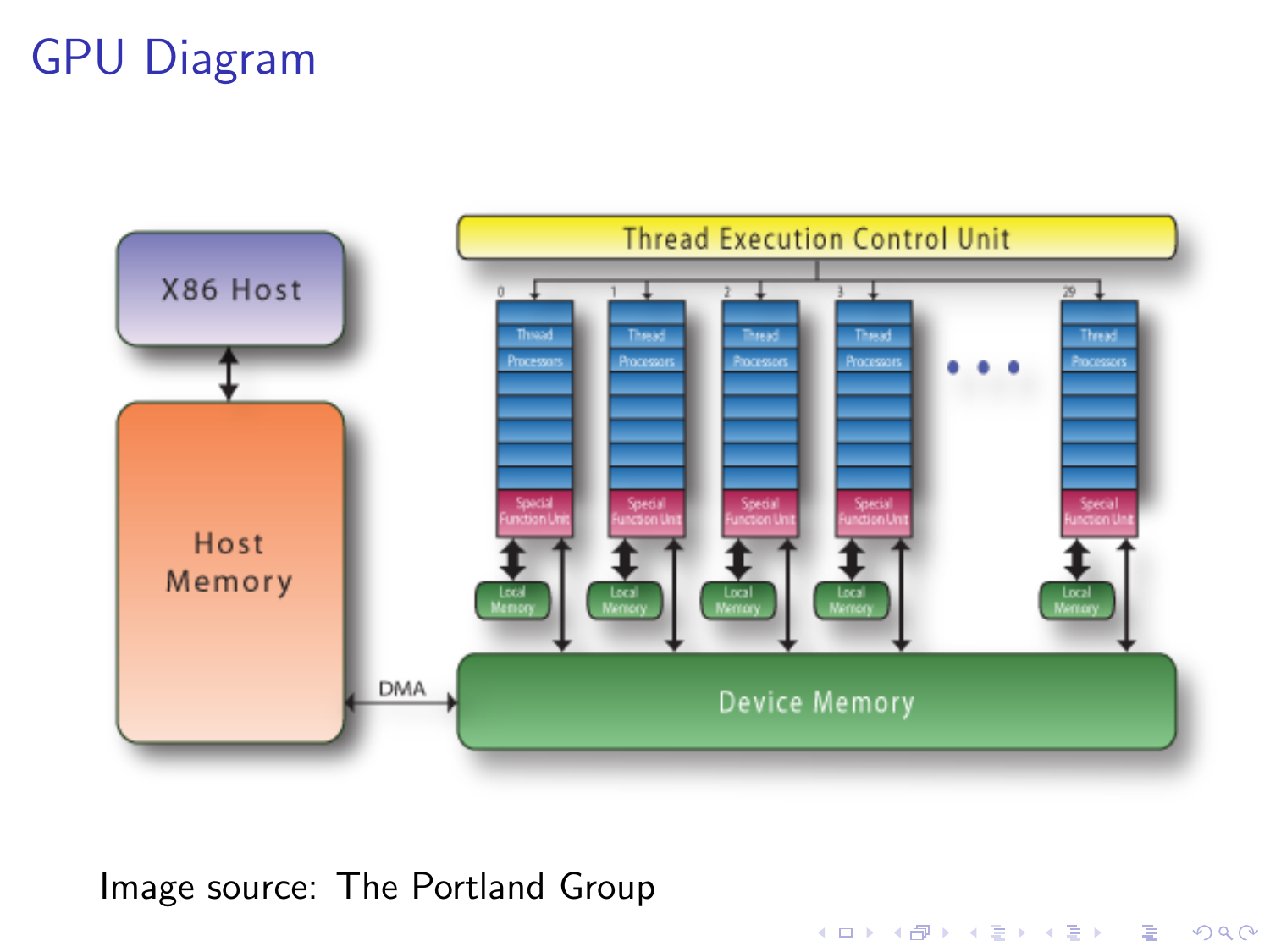#### Memory Access

- $\blacktriangleright$  Threads can read/write shared and global memory, but not CPU memory
- $\triangleright$  Writes to global memory synced at end of kernel call
- $\triangleright$  Writes to shared memory can be synced within block on command
- $\triangleright$  Writes within warp (sets of 32 threads) are automatically synced
- $\triangleright$  Memory architecture limits amount of interdependence in problems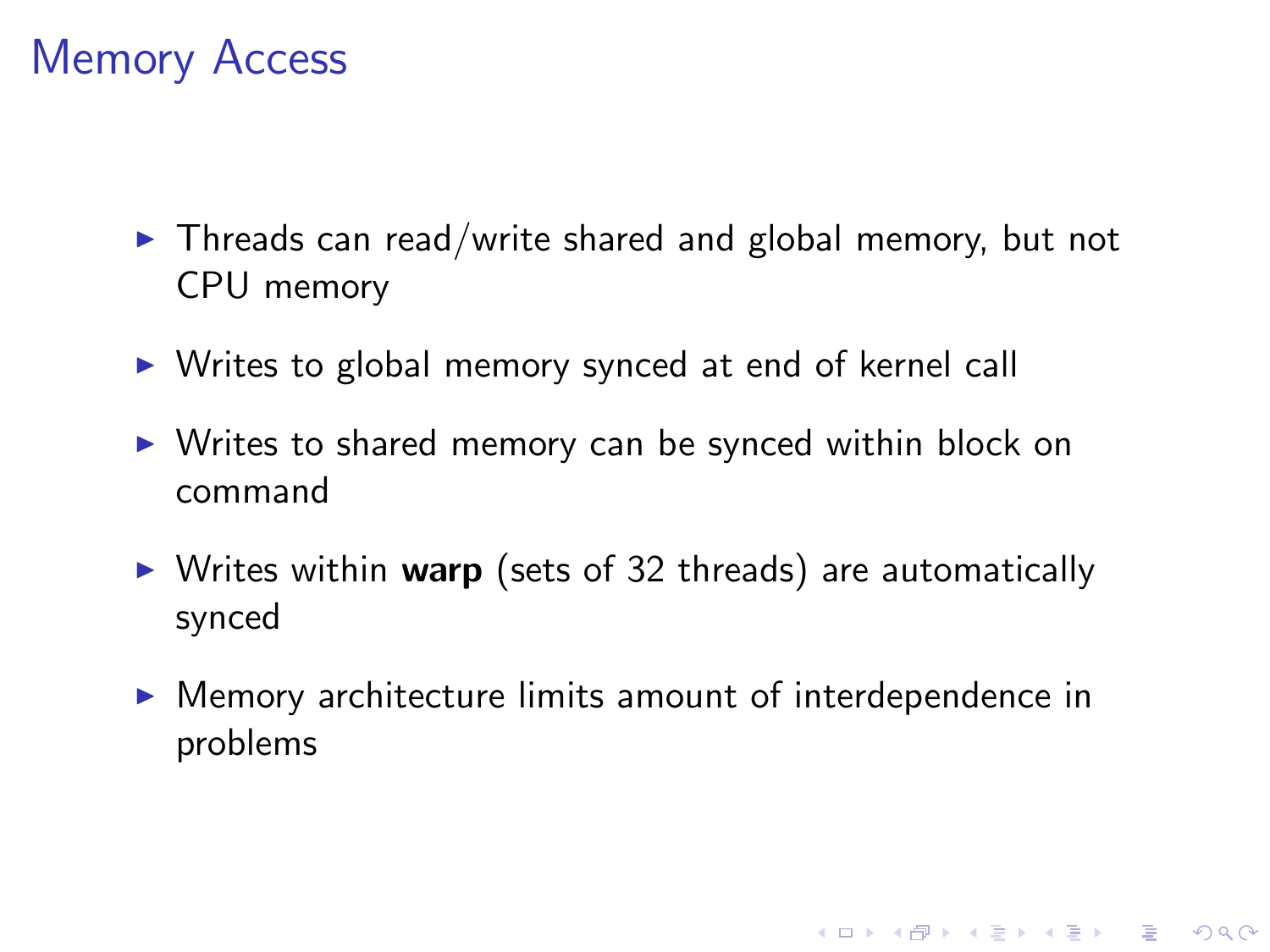#### Interfaces

- $\triangleright$  NVIDIA's native interface is a C++-like language called CUDA
- ▶ OpenCL supports both NVIDIA and ATI has bindings for C and Fortran

- $\blacktriangleright$  There are interfaces with
	- $\triangleright$  MATLAB/Mathematica
	- $\blacktriangleright$  Python/Perl
	- $\blacktriangleright$  Fortran (PGI = \$\$\$)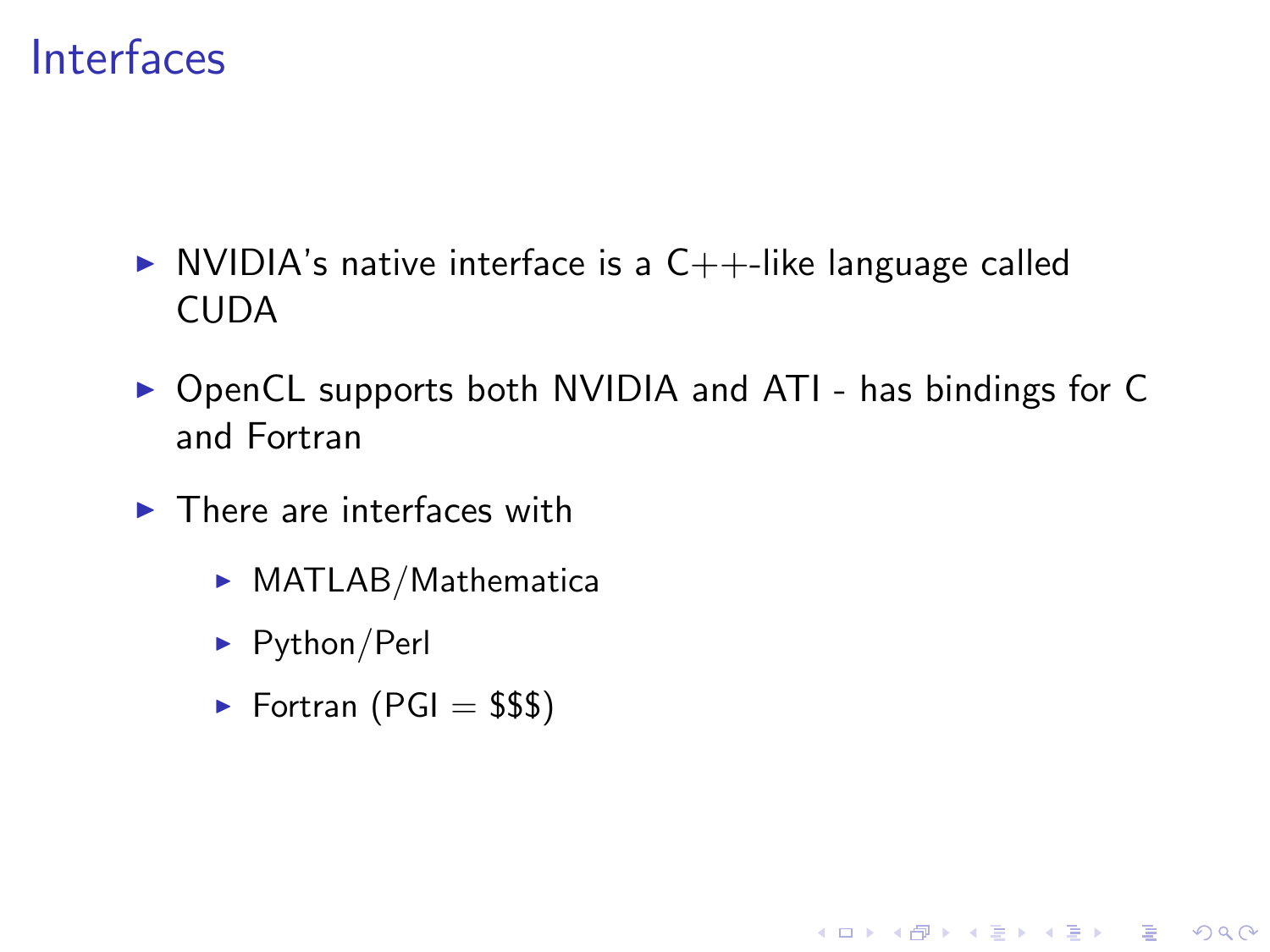## CUDA

- $\triangleright$  Compiled language based on  $C++$
- $\triangleright$  Defines a new type of function called a kernel, to be run on GPU
- $\triangleright$  Requires basic knowledge of C and pointers
- $\triangleright$  Allows for memory allocation on GPU and calling of kernels

K ロ ▶ K @ ▶ K 할 > K 할 > 1 할 > 1 이익어

 $\triangleright$  Compiled using NVIDIA's nvcc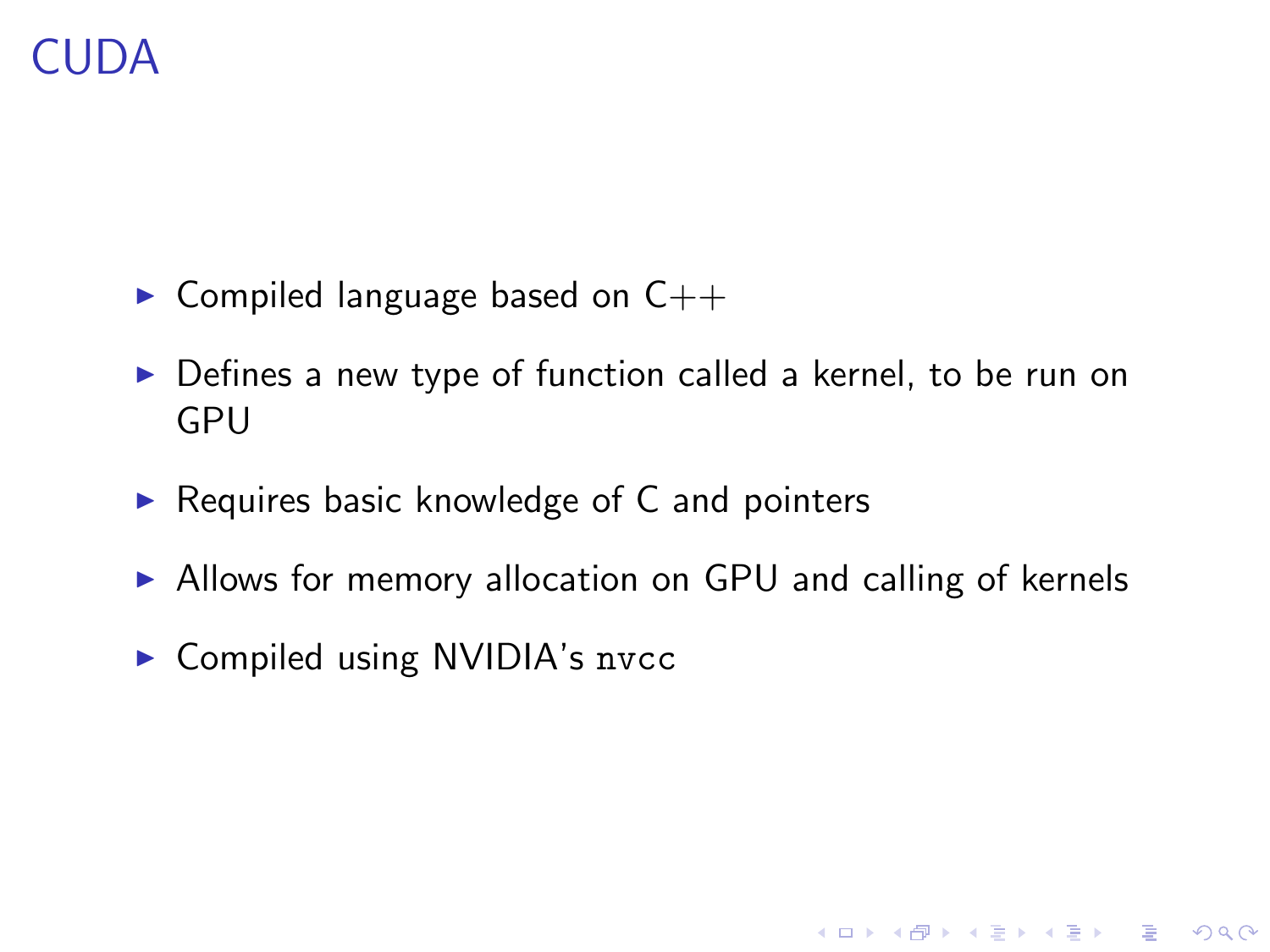## Simple Example I

```
\blacktriangleright First we define our kernel
```

```
__global__ void vecAdd(double* x, double* y, int N)
{
  int i = blockIdx.x * blockDim.x + threadIdx.x;if (i < N) {
   y[i] = y[i] + x[i];}
}
```
 $\blacktriangleright$  The variables blockIdx.x, blockDim.x, and threadIdx.x are given to each instance of the kernel

**KORK ERKER ADE YOUR**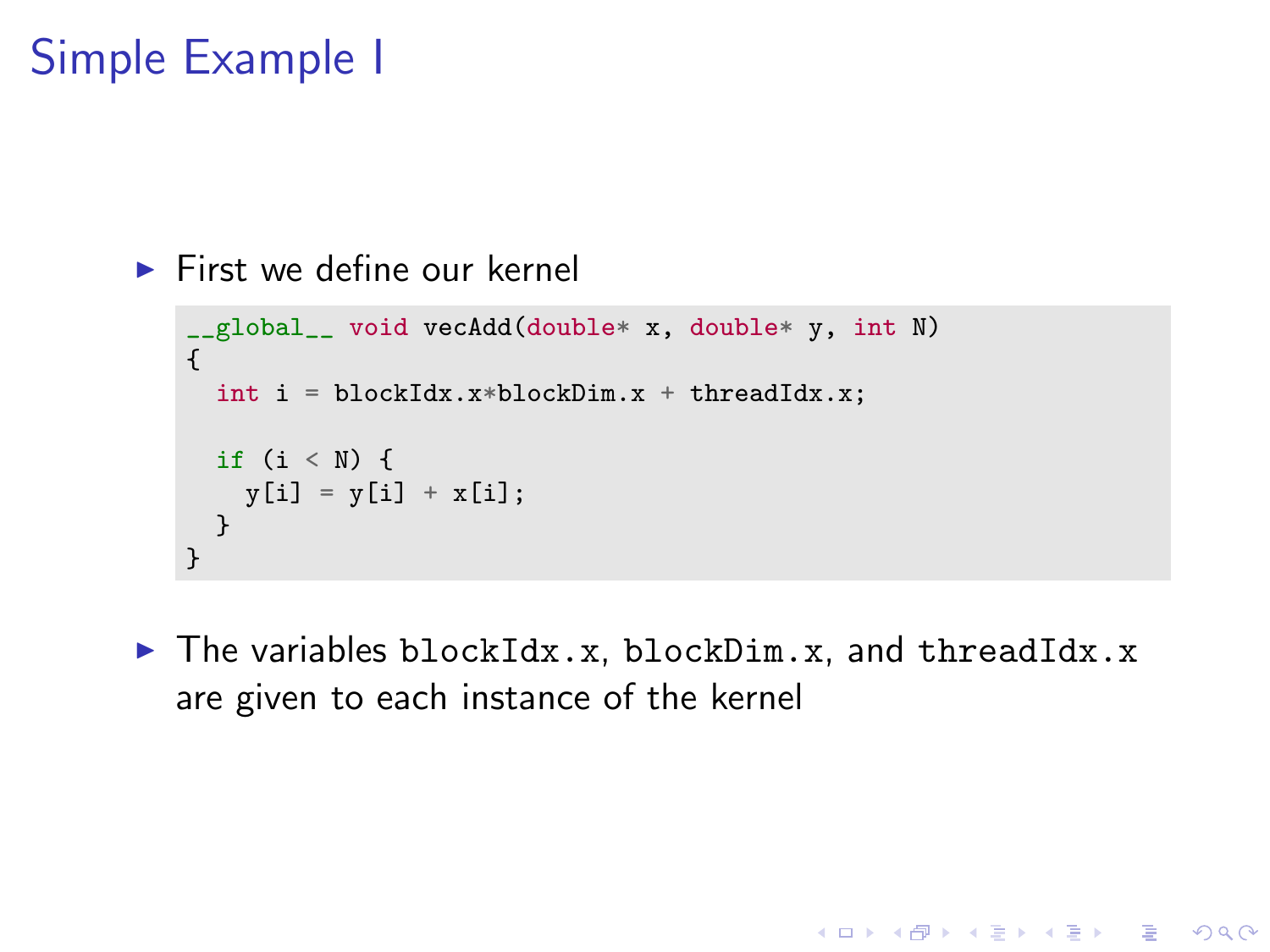## Simple Example II

 $\triangleright$  Now we allocate memory on the device

```
double* d_x, d_y;
int vsize = sizeof(double)*N;
cudaMalloc((void**)&d_x,vsize);
cudaMalloc((void**)&d_y,vsize);
```
 $\blacktriangleright$  Then we copy our data over to this memory

cudaMemcpy(d\_x,h\_x,vsize,cudaMemcpyHostToDevice);

 $\blacktriangleright$  Finally we execute the kernel

```
int threadsPerBlock = 16;
int numBlocks = N/threadsPerBlock; // assume divisible
vecAdd<<<numBlocks,threadsPerBlock>>>(d_x,d_y,N);
```
**KORK ERKER ADE YOUR** 

#### $\triangleright$  Copy back to CPU using cudaMemcpy

cudaMemcpy(h\_y,d\_y,vsize,cudaMemcpyDeviceToHost);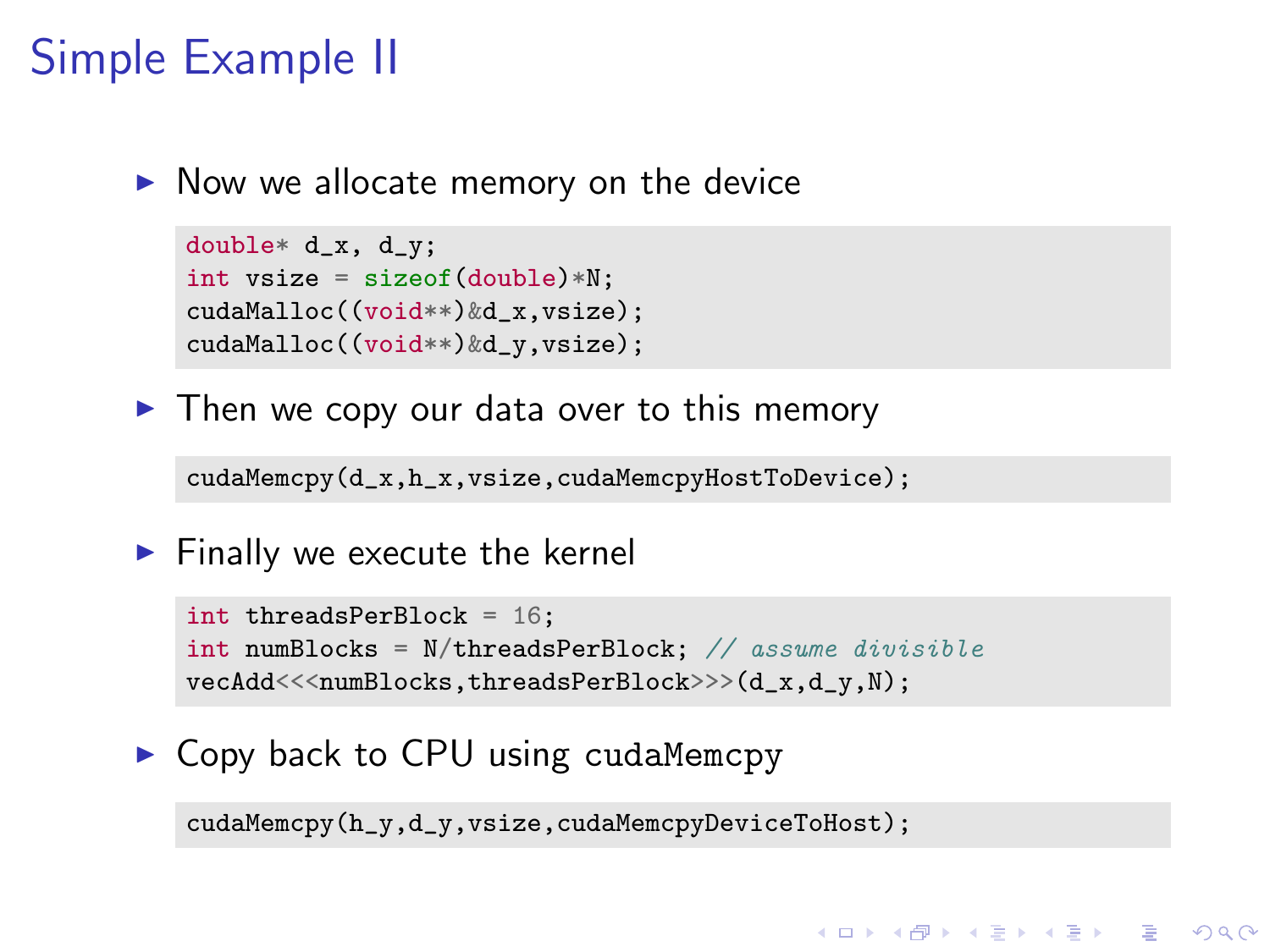#### Things to Note

 $\triangleright$  Global memory is not updated across threads - can't do

```
vout[i] = \text{vin}[i] + 1;
vout[i] = vout[i+1];
```
- $\triangleright$  Consecutive memory reads are coalesced within half-warps (16 threads)
- ▶ To construct 2D kernels, threadsPerBlock and numBlocks are  $2D$  (x and y)

**KORK ERKER ADE YOUR** 

 $\triangleright$  Volume of blocks must not exceed 512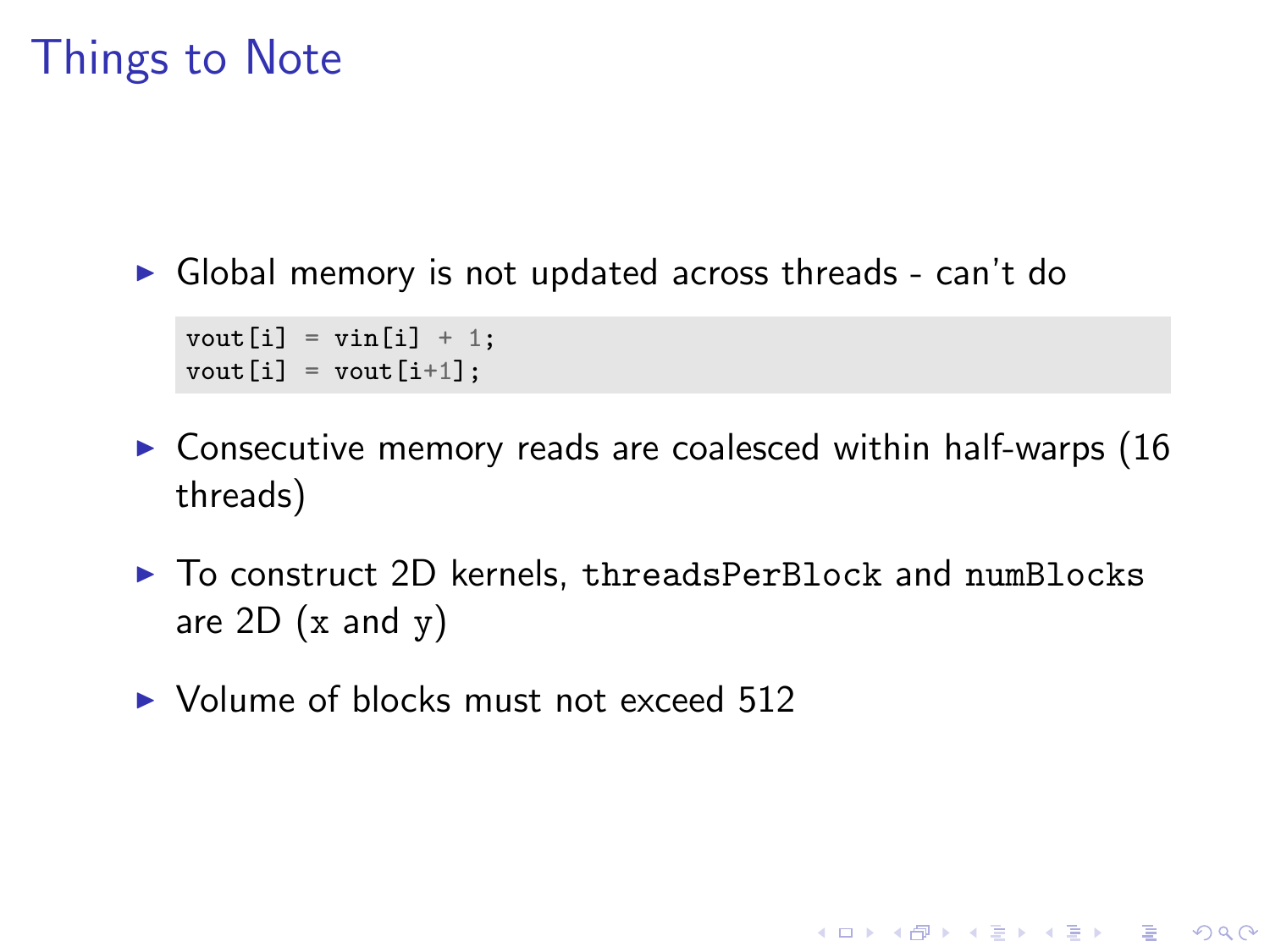## Multiple Functions

- $\triangleright$  Can define multiple kernels that call one another
- $\blacktriangleright$   $\text{I-global}_k$  keyword allows calling from CPU
- $\blacktriangleright$   $\sqsubset$  device $\sqsubset$  functions can only be called from GPU

```
__device__ double utility(double c, double sigma)
{
  return (powf(c,1.0-sigma)-1.0)/(1.0-sigma);
}
```
 $\triangleright$  Device functions are automatically inlined by compiler

**KORK ERKER ADE YOUR**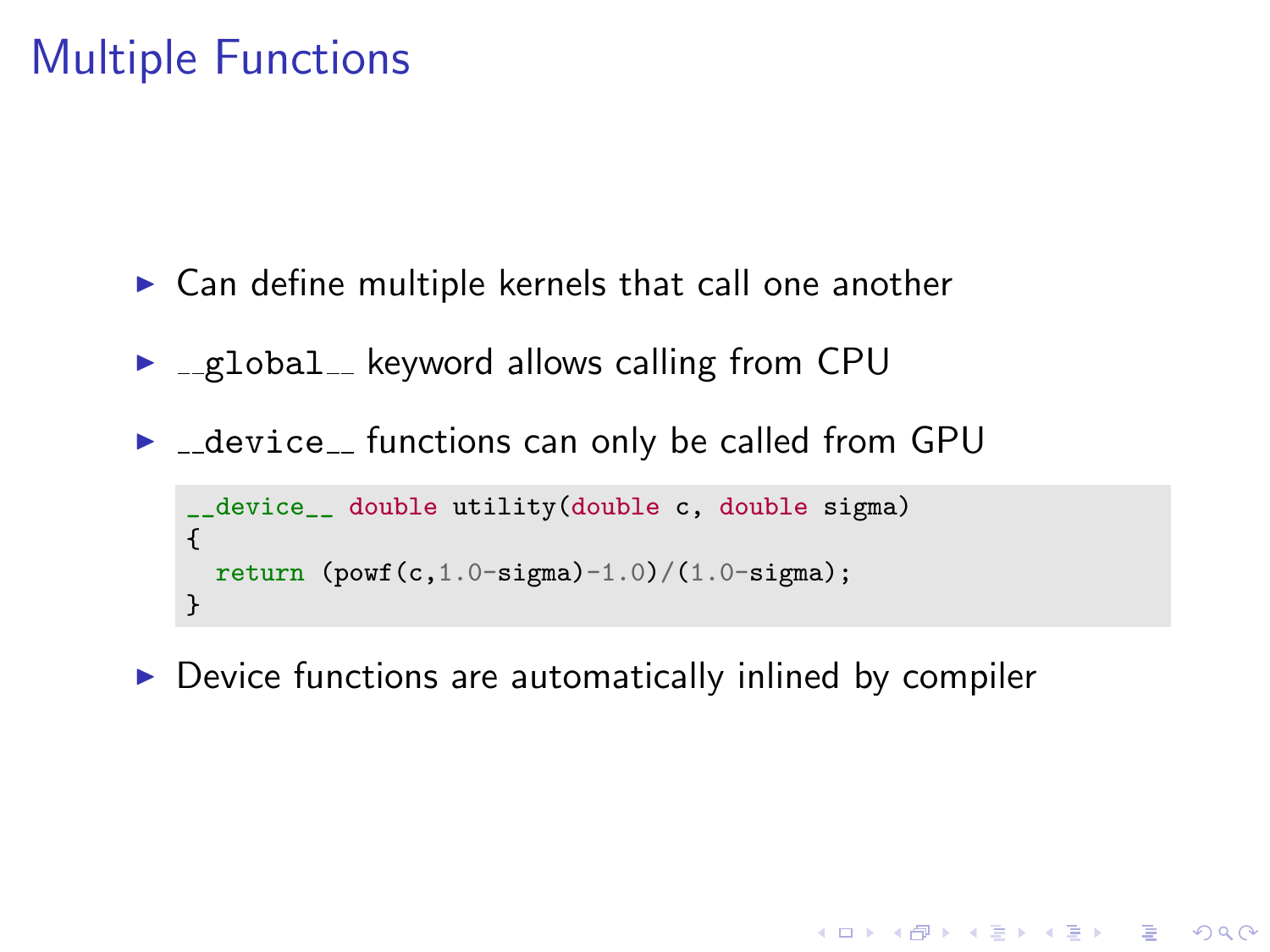#### Shared Memory

 $\triangleright$  Shared memory - use memory across threads within block

```
__global__ void vec_ma(double* vin, double* vout, double* mult)
{
 shared double s_mult[M];
  int tid = threadIdx.x;
  int i = 1 blockIdx.x*blockDim.x + tid;
 if (i < N) {
    if (tid \le M) s_mult[tid] = mult[tid];
    __syncthreads();
    double v = 0.0:
    for (int j = 0; j < M; j^{++}) {
     if (i-j \ge 0) v = v + vin[i-j]*s_mult[j];}
    vout[i] = v;}
}
```
**KORK STRAIN A BAR SHOP**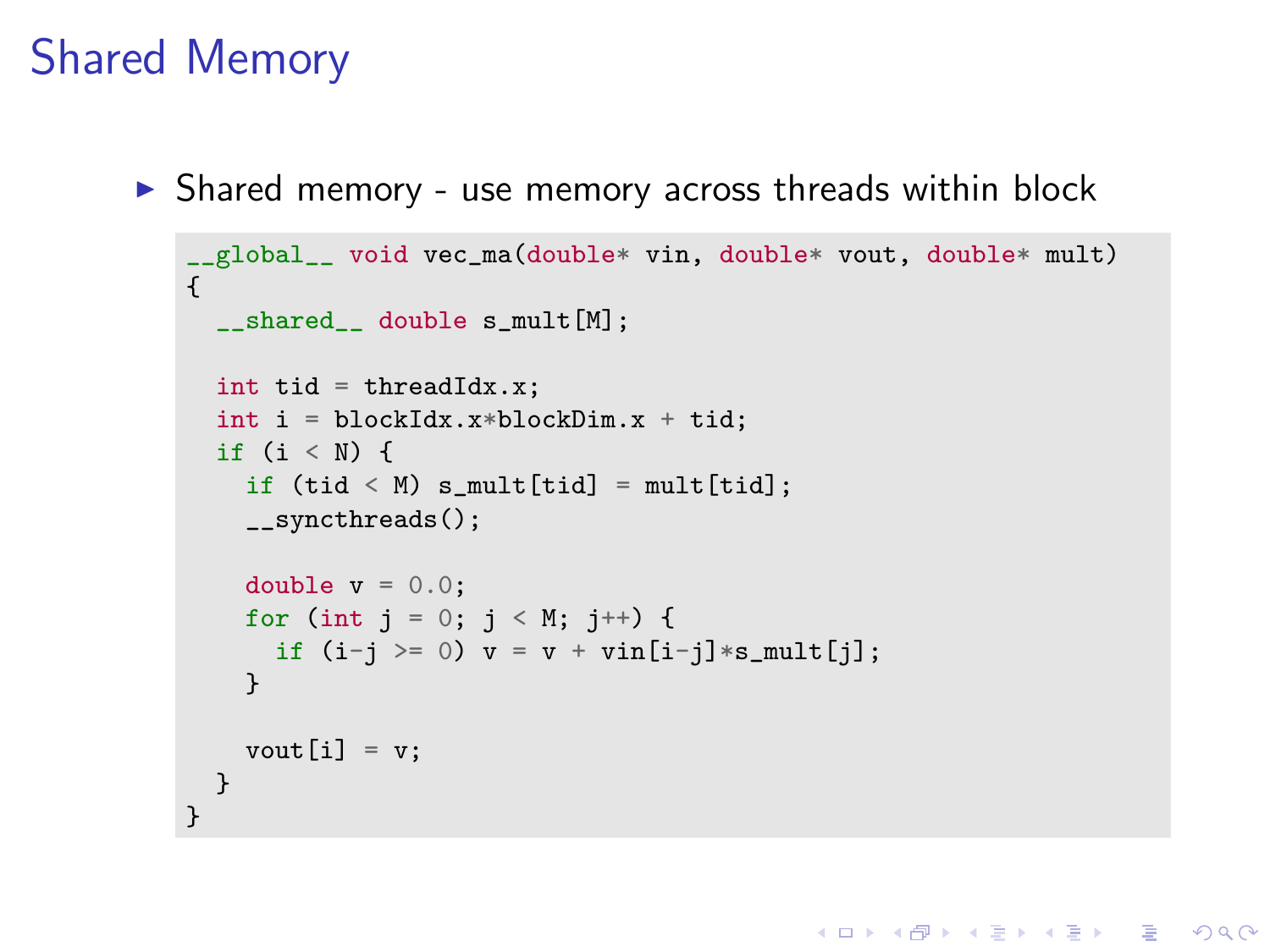## Shared Memory



K ロ ▶ K @ ▶ K 할 > K 할 > 1 할 > 1 ⊙ Q Q ^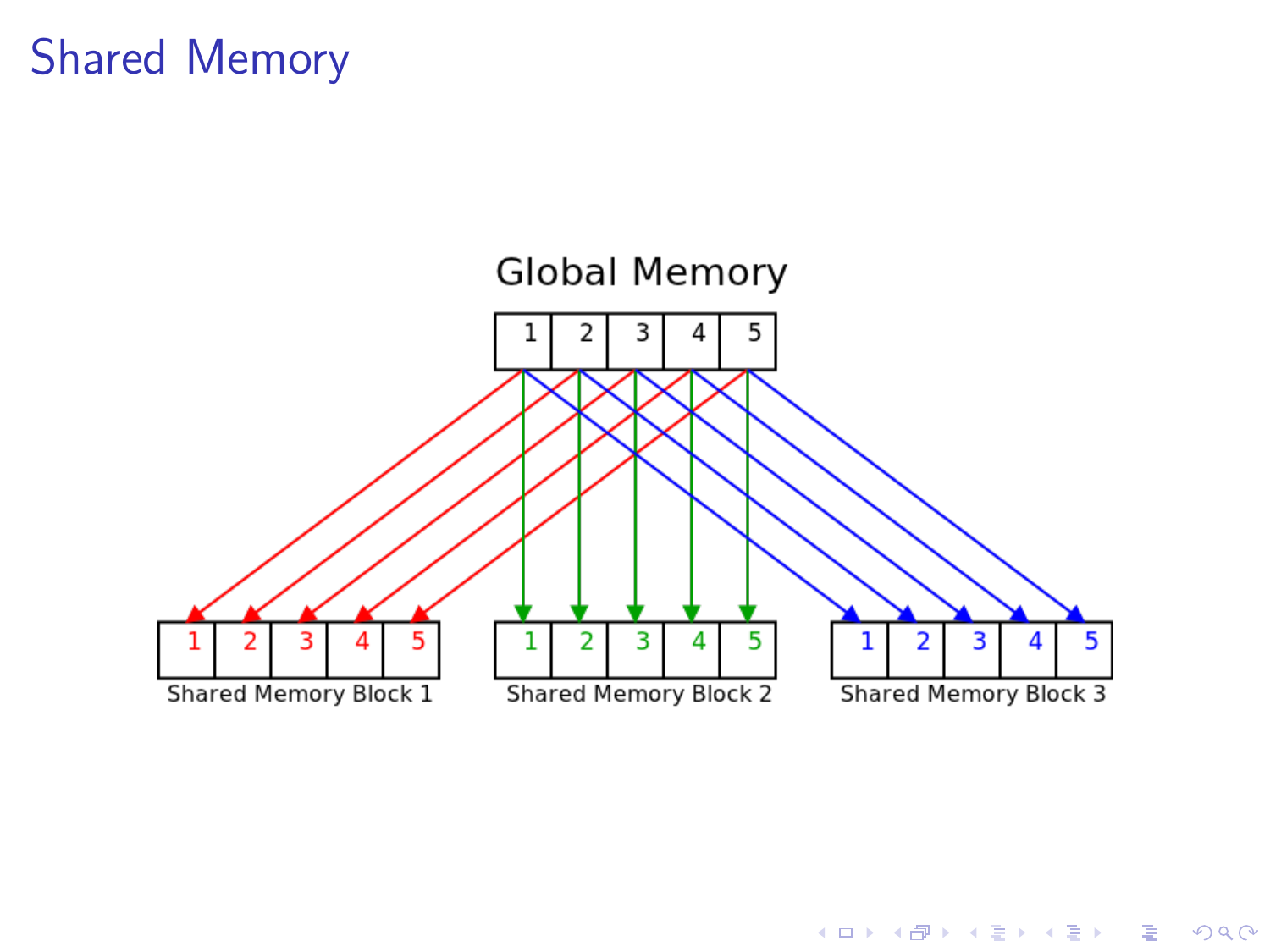## Shared Memory

 $\triangleright$  Declare/allocate the memory, M must be constant

\_\_shared\_\_ double s\_mult[M];

 $\blacktriangleright$  Have each thread copy one value, need  $M < BlockSize$ 

**KORK ERKER ADE YOUR** 

if  $(tid \le M)$  s\_mult[tid] = mult[tid];

 $\blacktriangleright$  Sync data across thread block

\_\_syncthreads();

 $\triangleright$  Data within warp is automatically synced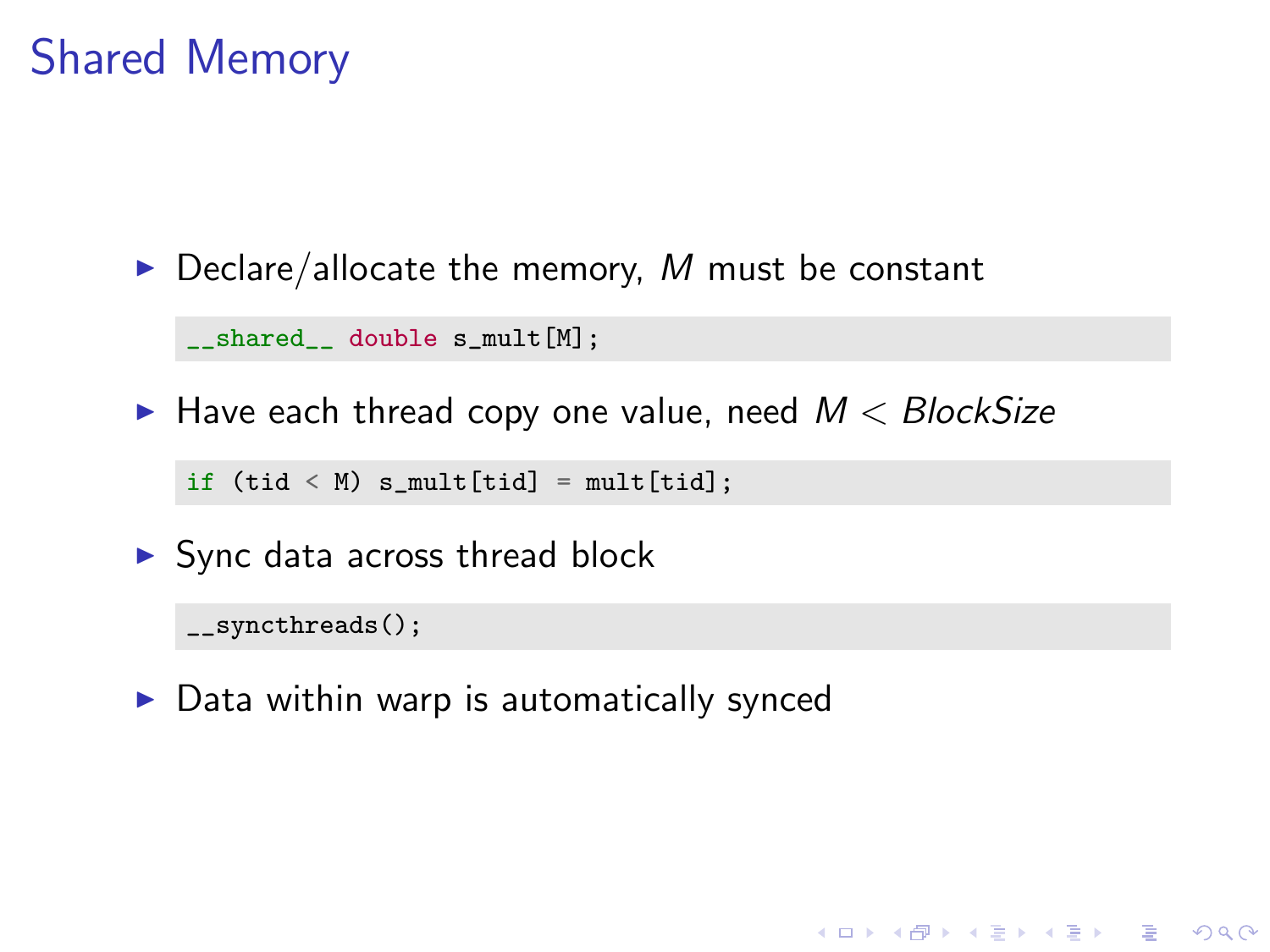## Value Function Iteration

- $\blacktriangleright$  Each thread handles one state point
- $\triangleright$  Performs optimization over choice variables, updates value function
- $\triangleright$  Or you could calculate value for each state/choice pair and find max in 2D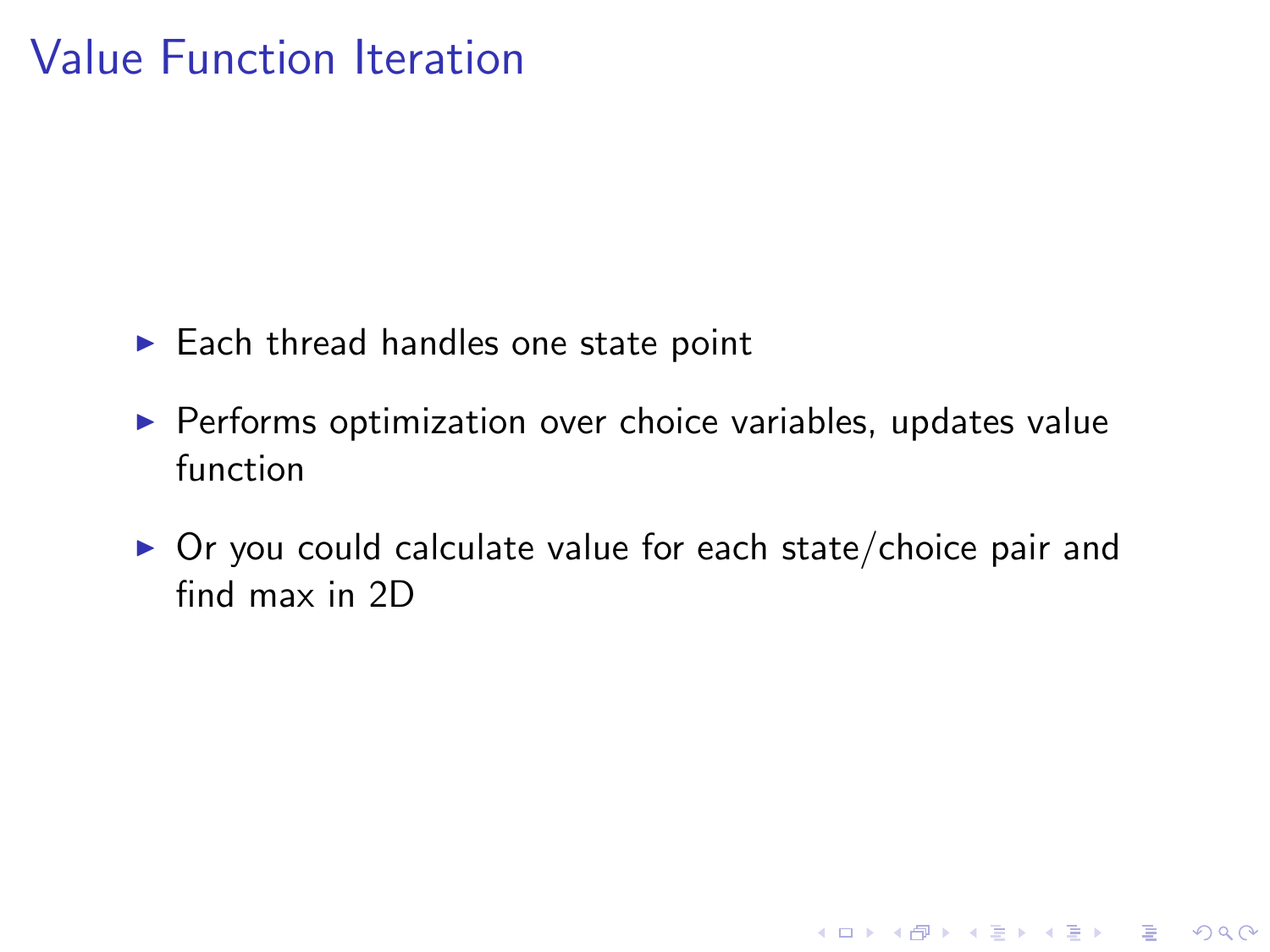## **Tricks**

- $\blacktriangleright$  Texture memory for lookup tables
- $\triangleright$  Do max absolute difference on GPU
- $\triangleright$  Utilize shared memory (transition probabilities, shock values)
- $\triangleright$  Debugging can be a pain, but there are ways to output text
- $\triangleright$  Use powers of 2 for grid size: modulus is slow, memory likes to be aligned

**KORK ERKER ADE YOUR** 

int ik = i &  $(nK-1)$ ; int iz =  $(i-ik)/nK;$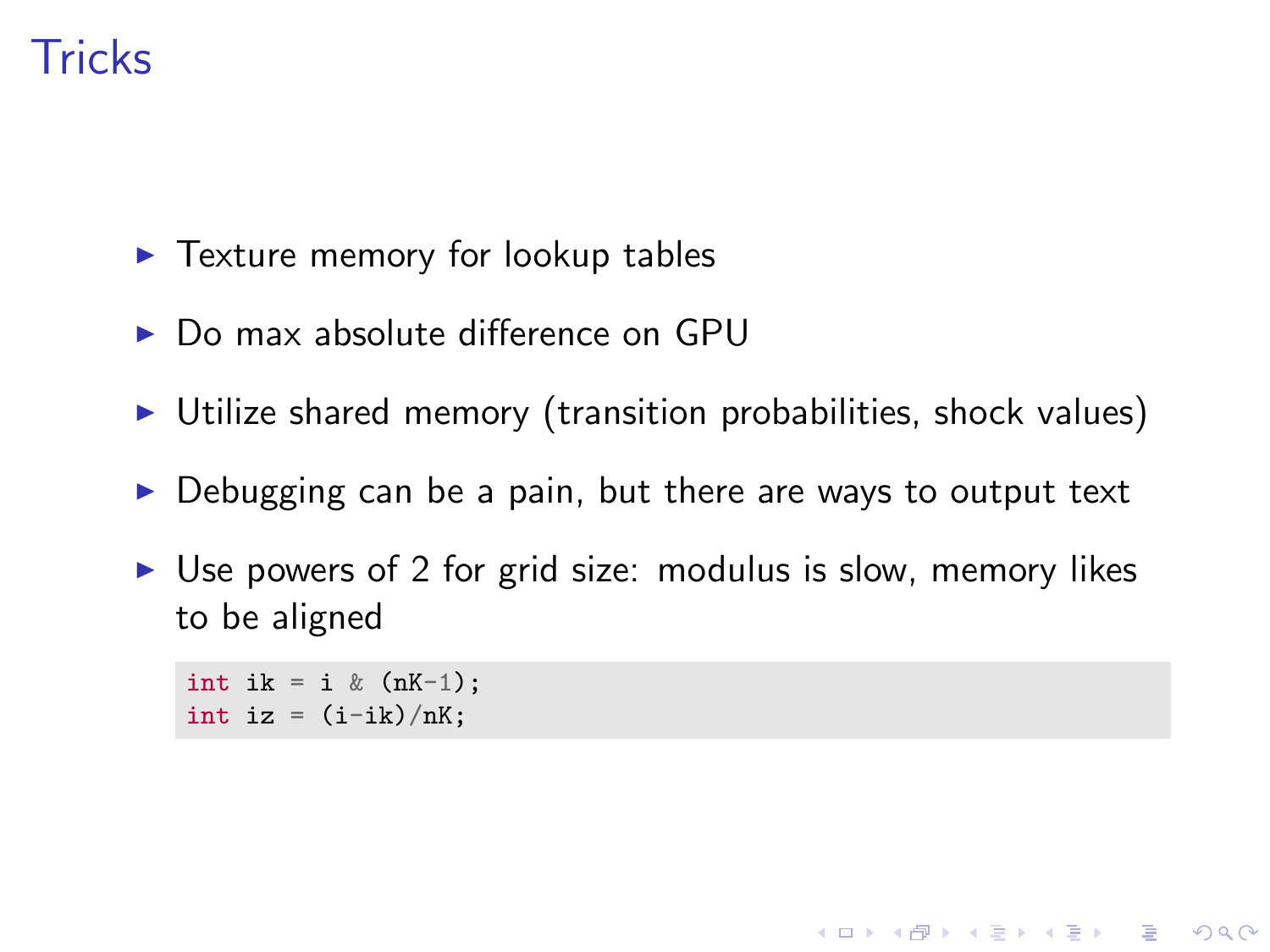## Reduction

 $\triangleright$  Operations like sum and max must be done differently

```
\blacktriangleright Here's how to do it when blockSize = 512
```

```
int tid = threadIdx.x;
int i = blockIdx.x * blockDim.x + tid;
if (tid \leq N) s data[tid] = vin[i];
__syncthreads();
if (tid < 256) s_data[tid] = fmax(s_data[tid],s_data[tid+256]); // sync
if (tid < 128) s_data[tid] = fmax(s_data[tid],s_data[tid+128]); // syncif (tid < 64) s_data[tid] = fmax(s_data[tid], s_data[tid+ 64]); // sync
if (tid < 32) {
  s_data[tid] = fmax(s_data[tid],s_data[tid+ 32]);
  s_data[tid] = fmax(s_data[tid], s_data[tid+ 16]);
  s_data[tid] = fmax(s_data[tid],s_data[tid+ 8]);
 s_data[tid] = fmax(s_data[tid], s_data[tid+ 4]);s_data[tid] = fmax(s_data[tid], s_data[tid+ 2]);s_data[tid] = fmax(s_data[tid], s_data[tid+ 1]);}
if (tid == 0) vout [blockIdx.x] = s data[0];
```
K ロ ▶ K @ ▶ K 할 ▶ K 할 ▶ 이 할 → 9 Q @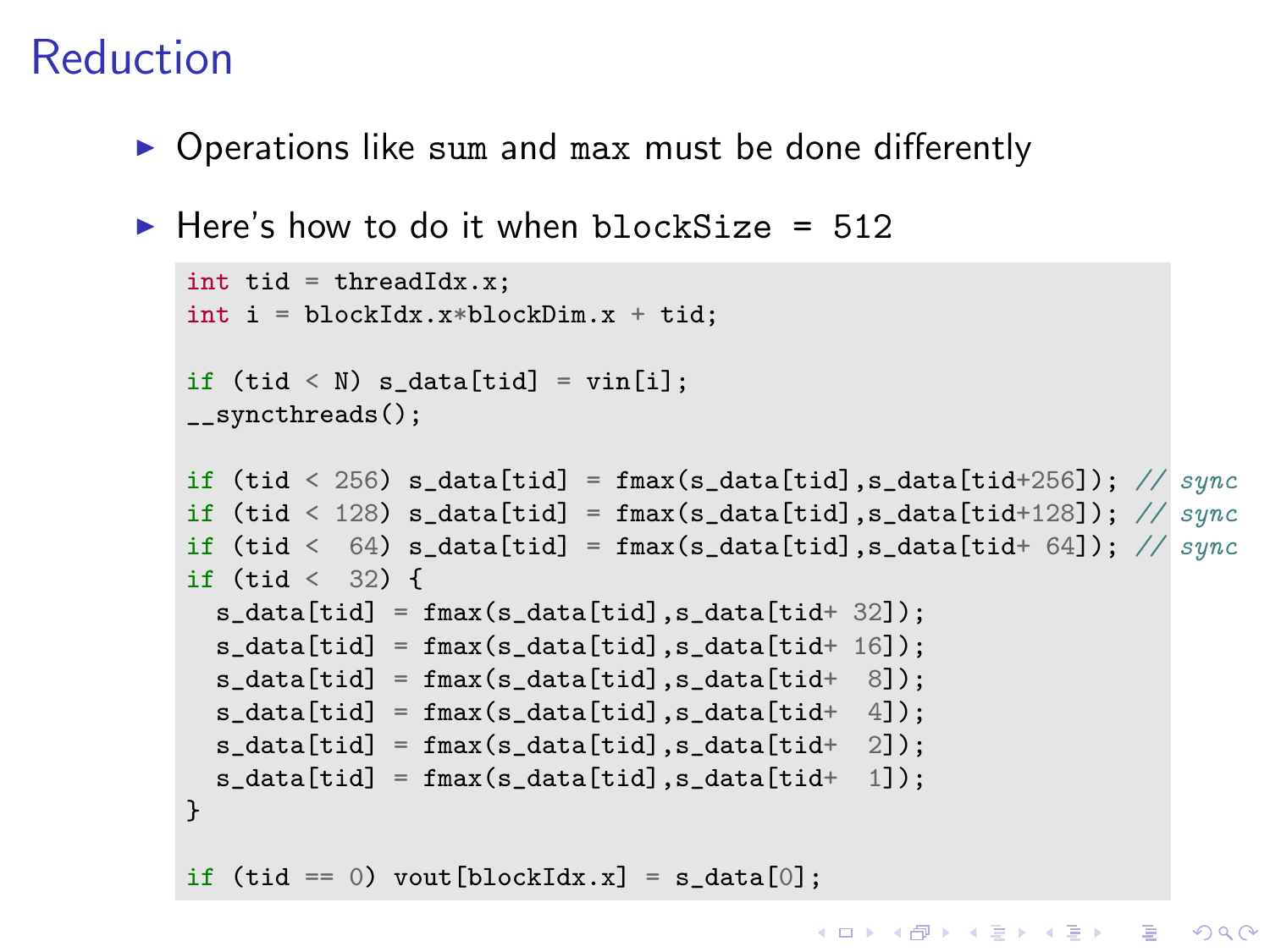#### Texture Memory

 $\blacktriangleright$  Texture memory can be good for read-only memory like lookup tables

**KORK ERKER ADE YOUR** 

- $\blacktriangleright$  Fast caching, hardware interpolation
- $\blacktriangleright$  Declare texture reference

texture<double> texRef;

 $\triangleright$  Bind it to some memory

cudaBindTexture(0,texRef,d\_tex,tex\_size);

 $\blacktriangleright$  Access in kernel

```
double x = 0.457:
double v = \text{text1D}(\text{textRef}, x);
```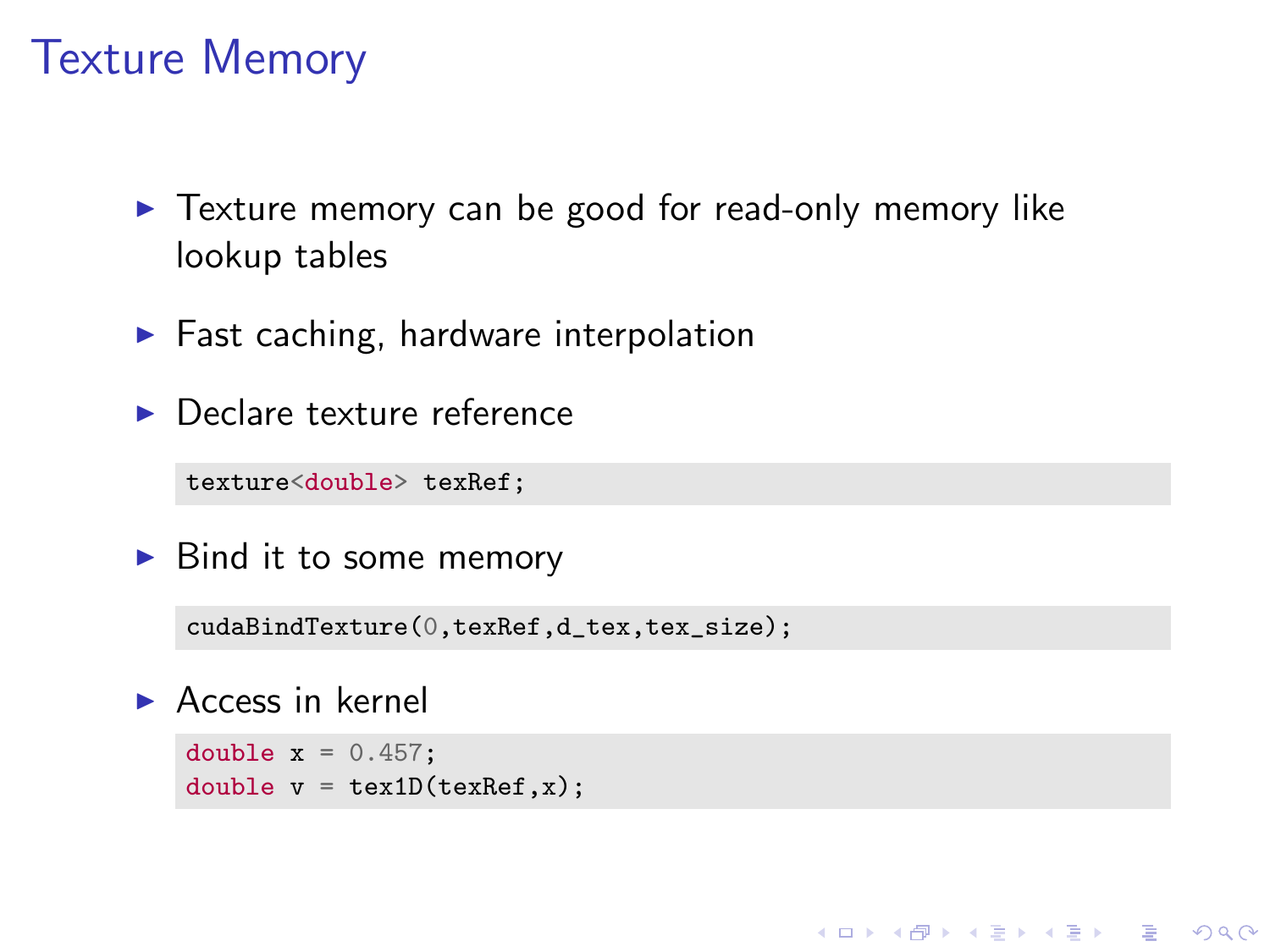## When To Use

 $\blacktriangleright$  Ideal for high computation, low memory access problems

- $\triangleright$  Many CPU problems are already memory bound
- $\triangleright$  Not a huge speedup ( $\lt 2x$ ) on matrix multiplication
- $\blacktriangleright$  Local and sequential memory access patterns
	- $\triangleright$  Coalesced reads are faster
	- $\triangleright$  Global memory utilizes caching
- $\triangleright$  Avoid branching execution from conditional statements
	- $\triangleright$  Warp divergence executes each branch serially
- $\triangleright$  You always pay the fixed cost of initial and final data transfer

**KORK ERKER ADE YOUR** 

 $\blacktriangleright$  Increasing returns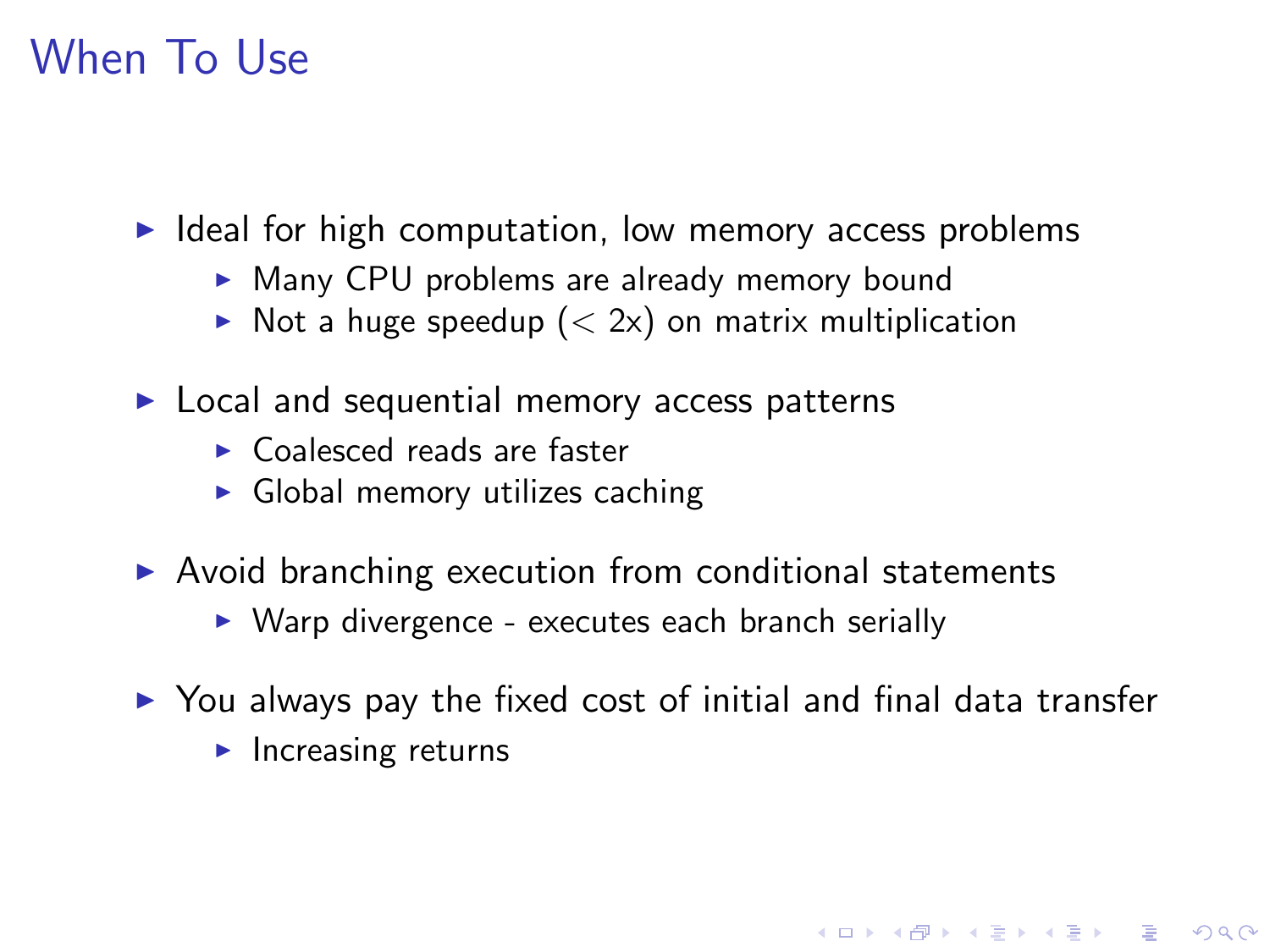#### Use Cases

- $\triangleright$  Well suited to GPU
	- $\triangleright$  Value function iteration in 1D or 2D
	- $\triangleright$  Simulation Monte Carlo, simulated method of moments, random numbers
	- $\triangleright$  Steady states transition matrix iteration, discrete
- $\blacktriangleright$  Not so much
	- $\triangleright$  Sorting (e.g., bubble sort)
	- $\blacktriangleright$  Histograms
	- $\triangleright$  VFI accelerator
- $\triangleright$  Even for the latter cases, GPU optimized algorithms are getting better

K ロ ▶ K @ ▶ K 할 ▶ K 할 ▶ 이 할 → 9 Q @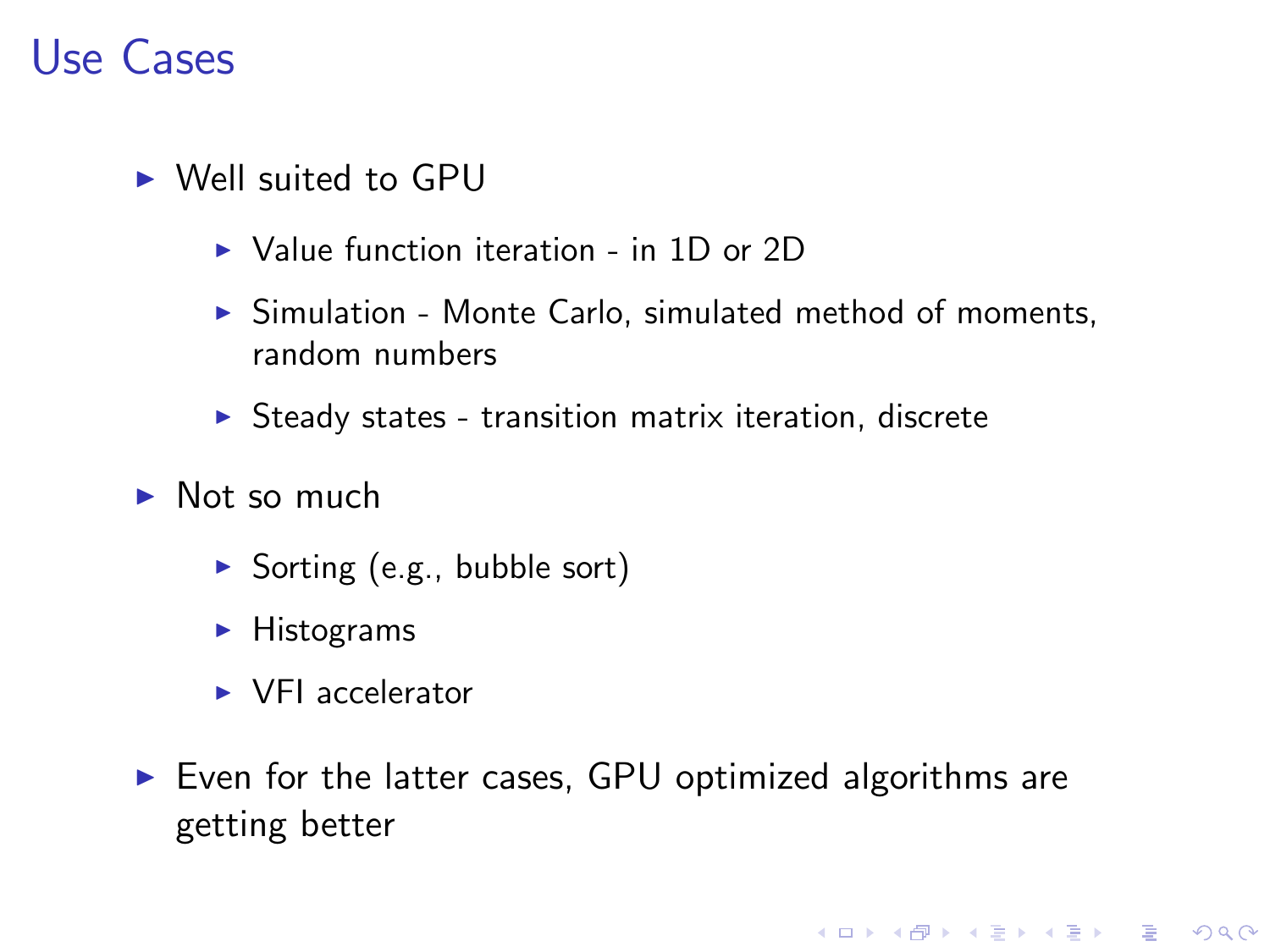#### Other Interfaces

- $\triangleright$  BLAS routines come for free with CUDA runtime
- $\triangleright$  CULA Tools gives advanced linear algebra routines
- $\triangleright$  PyCUDA provides a very easy interface in Python

```
mod = SourceModule("""
  __global__ void vecAdd(double* x, double* y, int N)
  {
    int i = threadIdx.x*blockSize.x + threadIdx.x;
    if (i \le N) \nabla[i] = \nabla[i] + \nabla[i];}
  """)
func = mod.get_function("vecAdd")
func(d_x,d_y,N,block=(BS,1,1))
```
**KORK STRAIN A BAR SHOP**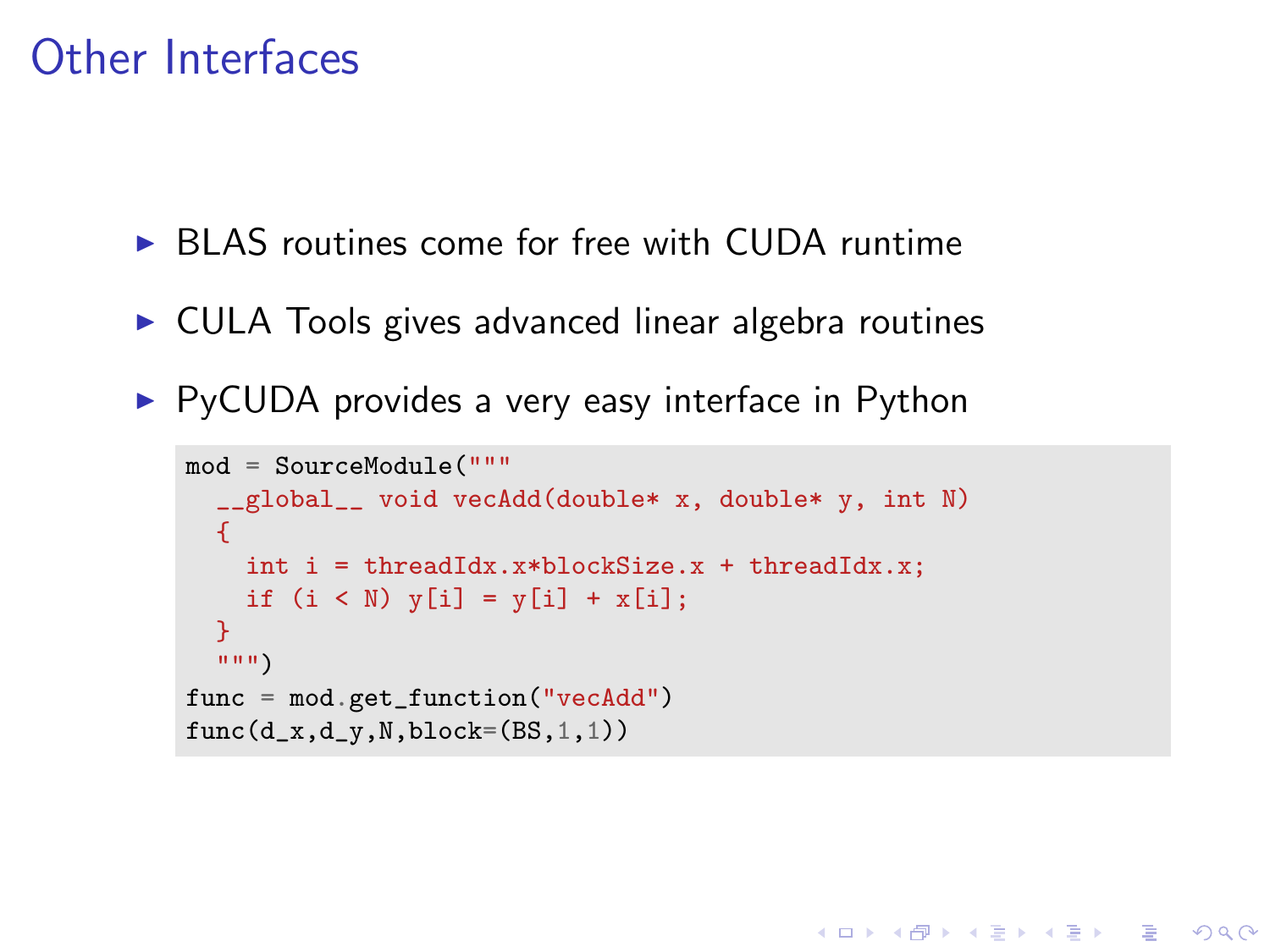## MATLAB Interface (NVIDIA only)

▶ Compile kernel from CUDA into PTX using nvcc

```
nvcc -ptx -O2 --ptxas-options=-v vecAdd.cu
```
 $\blacktriangleright$  Load kernel into MATLAB

```
kern = parallel.gpu.CUDAKernel('vecAdd.ptx','vecAdd.cu');
kern.ThreadBlockSize = 32;
kern.GridSize =ceil(N/kern.ThreadBlockSize(1));
```
**KORK ERKER ADE YOUR** 

 $\blacktriangleright$  Transfer input and allocate output

```
d_in = gputArray(h_in);d_out = gpuArray(N);
```
 $\triangleright$  Execute kernel and copy result back to CPU side

```
d_out = feval(kern,d_out,d_in,N);
h_out = gather(d_out);
```
 $\blacktriangleright$  Can also write MEX file in CUDA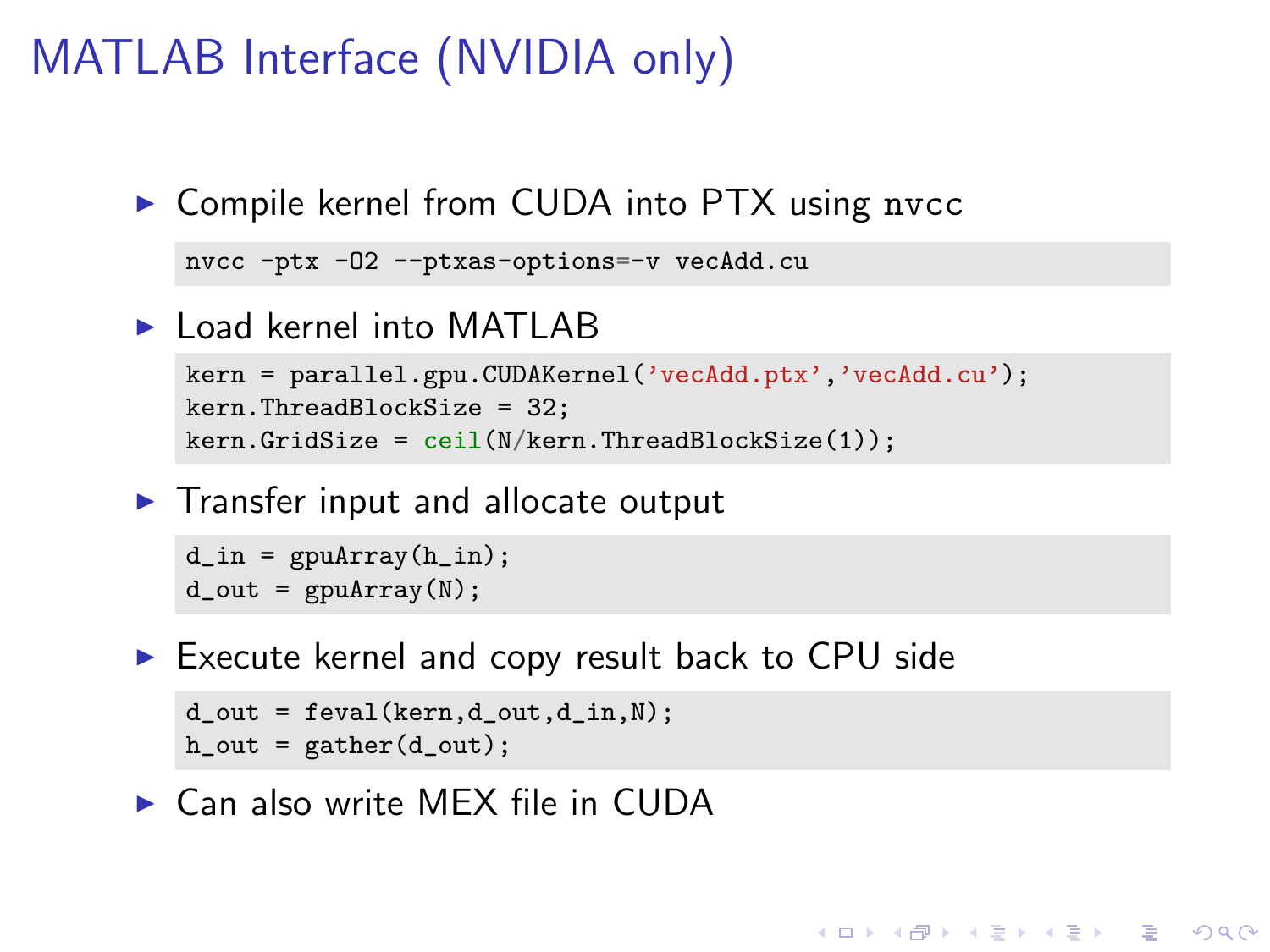#### **Hardware**

- $\triangleright$  You may need to buy a new graphics card
- $\triangleright$  Can run from \$100-\$300+ depending on what you want
- ▶ Rapidly changing landscape convergence of GPUs and CPUs?